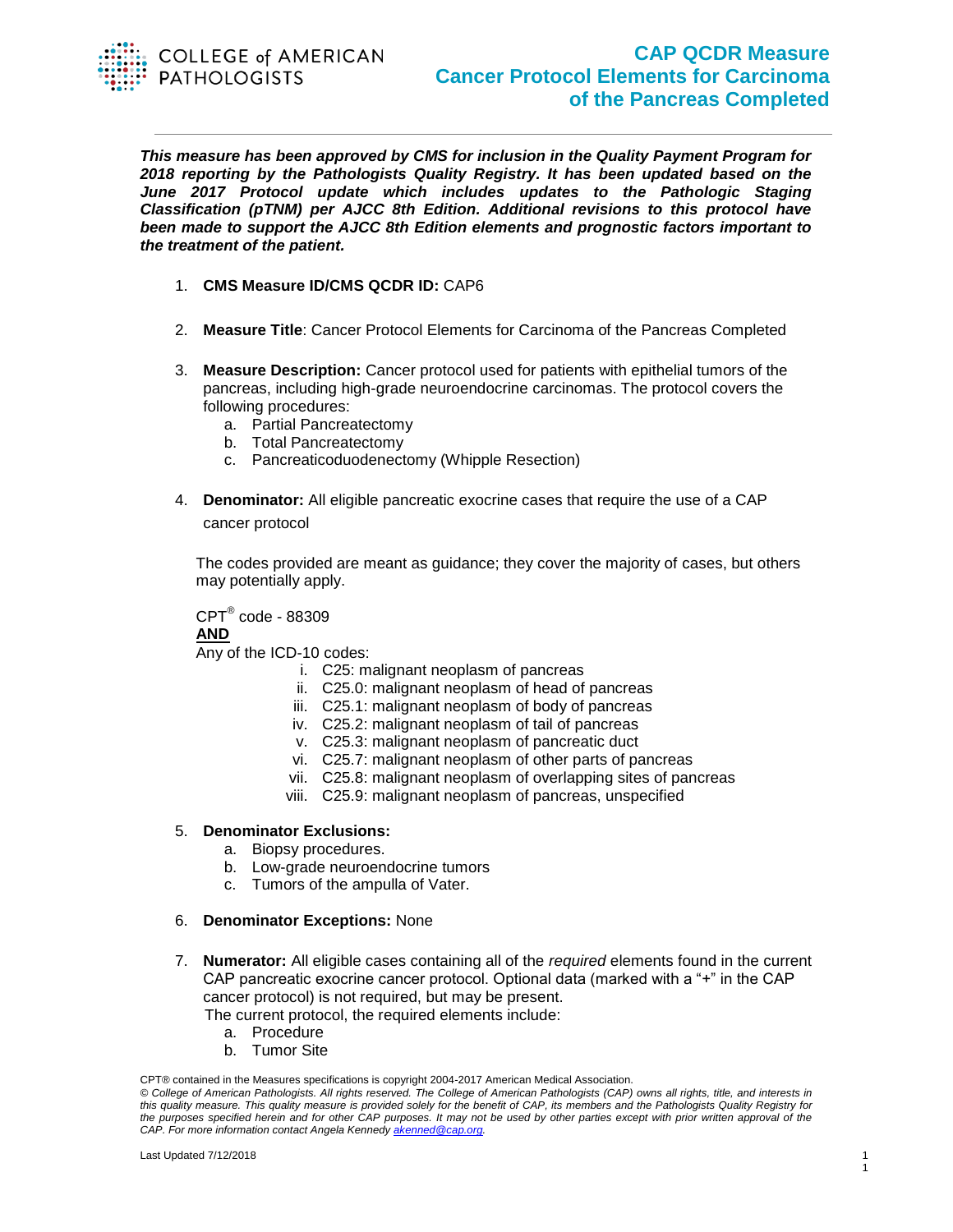

- c. Tumor Size
- d. Histologic Type
- e. Histologic Grade (ductal carcinoma only)
- f. Microscopic Tumor Extension
- g. Margins
- h. Treatment Effect (required only if applicable)
- i. Lymphovascular Invasion
- j. Perineural Invasion
- k. Regional Lymph Node
- l. Pathologic Stage Classification (pTNM, AJCC 8th Edition)
- *\* If an item is not applicable, an "N/A" listing is required.*
- 8. **Numerator Exclusions:** None
- 9. **Rationale:** The CAP cancer templates have been thoroughly researched and have been determined to contain all the elements that a clinician would need to appropriately treat a patient with a malignant disease. Therefore utilizing all the required elements found in a CAP template for malignant cases should be the very definition of a high quality report and serve as a measure of pathologist performance. An accurate and complete diagnosis as would be found in a high quality pathology report with the CAP cancer template is crucial to successful patient treatment and outcomes.
- 10. **NQF Number:** N/A
- 11. **eCQM Number:** N/A
- 12. **NQS Domain:** Effective Clinical Care
- 13. **Outcome or High Priority?:** No
- 14. **High Priority Type:** No
- 15. **Measure Type:** Process
- 16. **Inverse Measure:** No
- 17. **Proportional Measure:** Yes
- 18. **Continuous Variable Measure:** No
- 19. **Ratio Measure:** No
- 20. **If Continuous Variable and/or Ratio is chosen, what would be the range of the score(s)?**: N/A

CPT® contained in the Measures specifications is copyright 2004-2017 American Medical Association.

*<sup>©</sup> College of American Pathologists. All rights reserved. The College of American Pathologists (CAP) owns all rights, title, and interests in this quality measure. This quality measure is provided solely for the benefit of CAP, its members and the Pathologists Quality Registry for the purposes specified herein and for other CAP purposes. It may not be used by other parties except with prior written approval of the CAP. For more information contact Angela Kennedy [akenned@cap.org.](mailto:akenned@cap.org)*